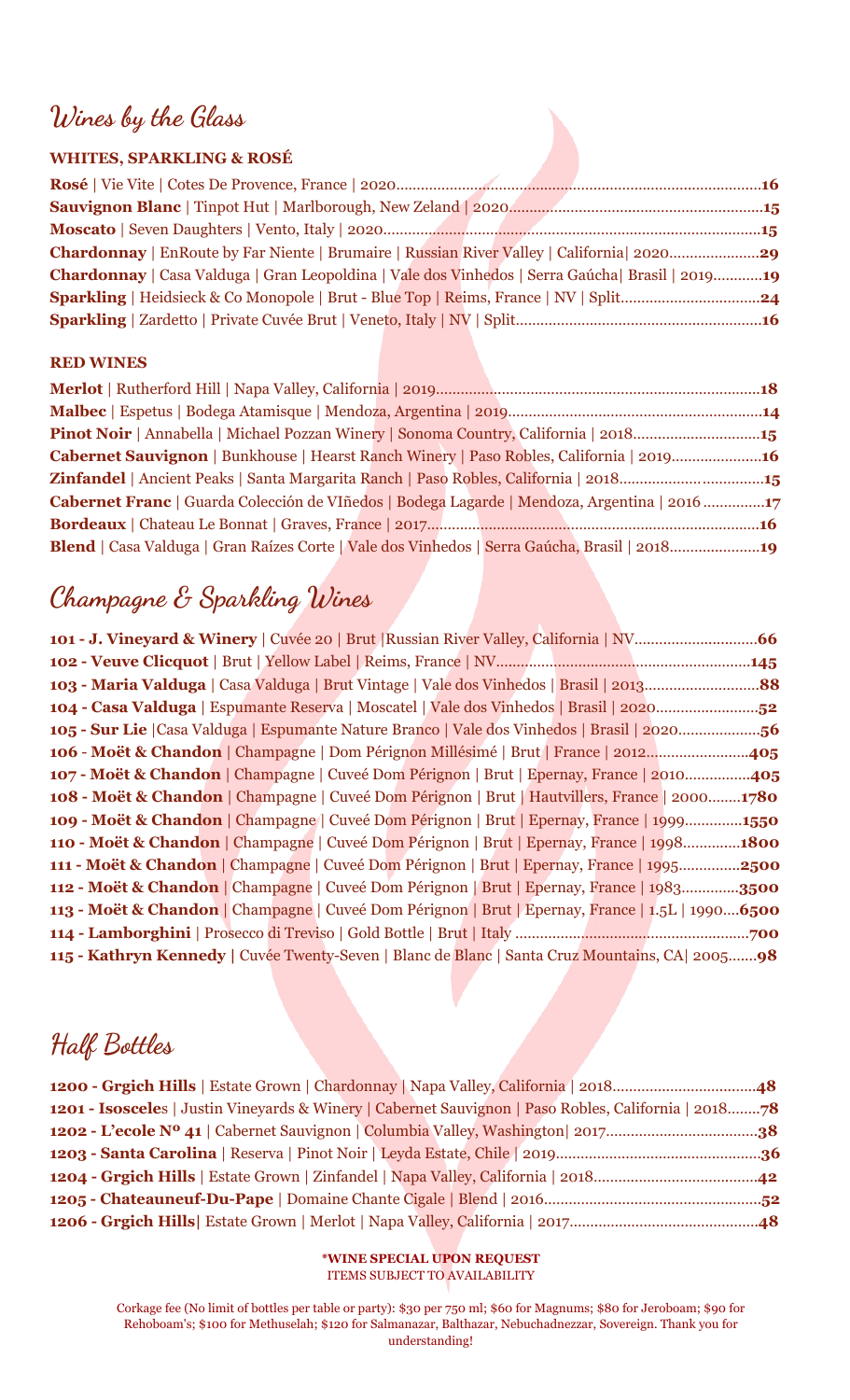### **White Wines**

| 202 - Enroute   Chardonnay   Brumaire   Russian River Valley, California   2020115                 |
|----------------------------------------------------------------------------------------------------|
| 203 - Secateurs   Badenhorst Family Wines   Chenin Blanc   Western Cape, South Africa   201552     |
| <b>204 - Grgich Hills</b>   Estate Grown   Chardonnay   Napa Valley, California   2013/2014115     |
| <b>205 - Kathryn Kennedy</b>   Sauvignon Blanc   Organic Grapes   North Coast, California   202065 |
|                                                                                                    |
| 207 - Gran Leopoldina   Chardonnay   Casa Valduga   Vale dos Vinhedos   Brasil   201972            |
|                                                                                                    |

## **American Reds**

#### **CABERNET SAUVIGNON & BLENDS**

| 301 - Abreu   Cabernet Sauvignon   Madrona Ranch   Napa Valley, California   19891460                |
|------------------------------------------------------------------------------------------------------|
|                                                                                                      |
|                                                                                                      |
|                                                                                                      |
|                                                                                                      |
|                                                                                                      |
|                                                                                                      |
|                                                                                                      |
|                                                                                                      |
|                                                                                                      |
| 311 - Chappellet   Pritchard Hill   Cabernet Sauvignon   Napa Valley, California   20141100          |
|                                                                                                      |
|                                                                                                      |
|                                                                                                      |
|                                                                                                      |
|                                                                                                      |
| 317 - Cain Five   Estate Grown   Spring Mountain District   Napa Valley, California   2011/12/15480  |
|                                                                                                      |
|                                                                                                      |
|                                                                                                      |
| 321 - Artemis   Cabernet Sauvignon   Stag's Leap Wine Cellars   Napa Valley, California   2016/18300 |
| 322 - Hewitt Vineyard   Estate Grown   Rutherford   Napa Valley, California   2011/2013440           |
| 323 - Far Niente   Cabernet Sauvignon   Oakville   Napa Valley, California   2013/2017480            |
| 324 - Derange by The Prisoner Wine Co   Red Blend   Napa Valley   2015/2017360                       |
|                                                                                                      |
|                                                                                                      |
|                                                                                                      |
|                                                                                                      |
|                                                                                                      |
|                                                                                                      |
| 332 - Palermo   Cabernet Sauvignon   Orin Swift   Napa Valley, California   2019 150                 |
| 333 - Insignia   Joseph Phelps   Estate Grown   Napa Valley, California   2012/2013/2015960          |
| 334 - Nickel & Nickel   John C. Sullenger   Oakville   Napa Valley, California   2015/16/17/18520    |
|                                                                                                      |
|                                                                                                      |
|                                                                                                      |
|                                                                                                      |
|                                                                                                      |
|                                                                                                      |

**\*WINE SPECIAL UPON REQUEST** ITEMS SUBJECT TO AVAILABILITY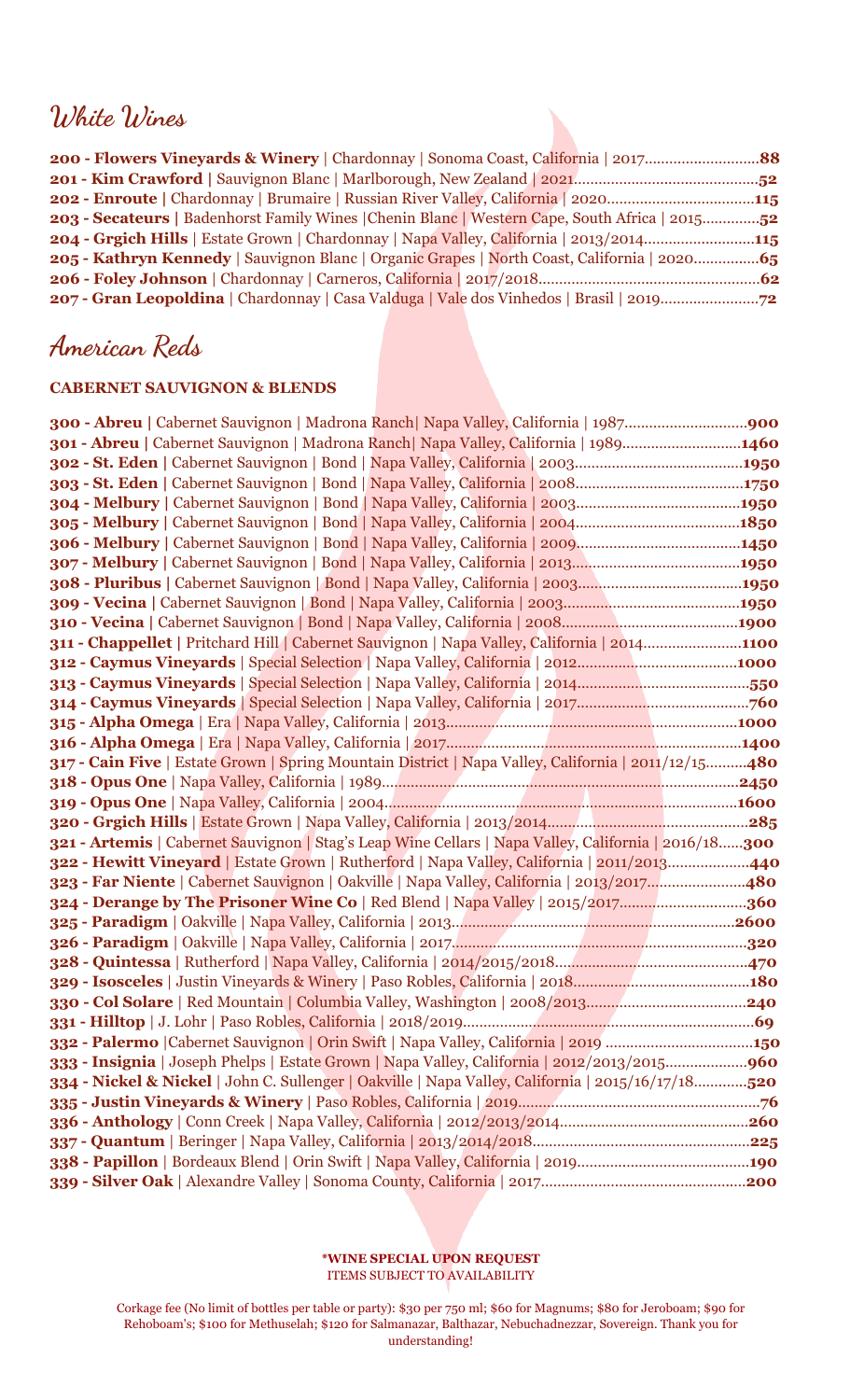| 342 - Joseph Phelps   Estate Grown   Napa Valley, California   2015/2016/2019250               |  |
|------------------------------------------------------------------------------------------------|--|
| 343 - Charles Wetmore   Wente Vineyards   Single Vineyard   Livermore, California   2018/19 86 |  |
| <b>CABERNET FRANC &amp; MERLOT</b>                                                             |  |

#### **CABERNET FRANC & MERLOT**

| 500 - Rancho Sisquoc   Flood Family Vineyards   Merlot   Santa Barbara County, California   2018 60 |  |  |
|-----------------------------------------------------------------------------------------------------|--|--|
|                                                                                                     |  |  |
| 502 - Paradigm   Cabernet Franc   Oakville   Napa Valley, California   2016/2017/2018225            |  |  |
| 503 - Twomey by Silver Oak Cellars   Merlot   Napa Valley, California   2013/2014175                |  |  |
|                                                                                                     |  |  |

#### **PINOT NOIR**

| 603 - Twomey by Silver Oak Cellars   Bien Nacido Vineyard   Santa Maria Valley, CA   2016/18160   |  |  |  |  |
|---------------------------------------------------------------------------------------------------|--|--|--|--|
| 604 - Belle Glos   Clark & Telephone Vineyard   Santa Maria Valley, California   2015/17/18/19170 |  |  |  |  |
|                                                                                                   |  |  |  |  |
|                                                                                                   |  |  |  |  |
|                                                                                                   |  |  |  |  |

#### **ZINFANDEL**

| 803 - Rodney Strong Vineyards   Knotty Vines   Sonoma County, California   201856               |  |  |
|-------------------------------------------------------------------------------------------------|--|--|
| 804 - Balletto Vineyards   Estate Grown   Russian River   Sonoma County, California   2016/1860 |  |  |
|                                                                                                 |  |  |

# **Reds From Around The World**

### **ARGENTINA**

| 400 - Serbal   Bodega Atamisque   Malbec   Tupungato   Valle De Uco, Mendoza   202058               |  |
|-----------------------------------------------------------------------------------------------------|--|
| 401 - Finca el Origen   Gran Reserva   Cabernet Sauvignon   Valle De Uco, Mendoza   2011/1566       |  |
|                                                                                                     |  |
|                                                                                                     |  |
|                                                                                                     |  |
|                                                                                                     |  |
| 406 - Catalpa   Bodega Atamisque   Old Vines   Cabernet Sauvignon   Mendoza   2016/201862           |  |
|                                                                                                     |  |
| 408 - Finca el Origen   Reserva Estate   Malbec   Valle De Uco, Mendoza   2017/2018/201958          |  |
|                                                                                                     |  |
| 410 - Finca el Origen   Gran Reserva   Malbec   Vista Flores   Valle De Uco, Mendoza   2014/15/1766 |  |
|                                                                                                     |  |
|                                                                                                     |  |
| 413 - Red Schooner by Caymus Vineyards   Voyage 10   Malbec   Mendoza120                            |  |

#### **\*WINE SPECIAL UPON REQUEST** ITEMS SUBJECT TO AVAILABILITY

Corkage fee (No limit of bottles per table or party): \$30 per 750 ml; \$60 for Magnums; \$80 for Jeroboam; \$90 for Rehoboam's; \$100 for Methuselah; \$120 for Salmanazar, Balthazar, [Nebuchadnezzar](https://justwineapp.com/article/nebuchadnezzar), Sovereign. Thank you for understanding!